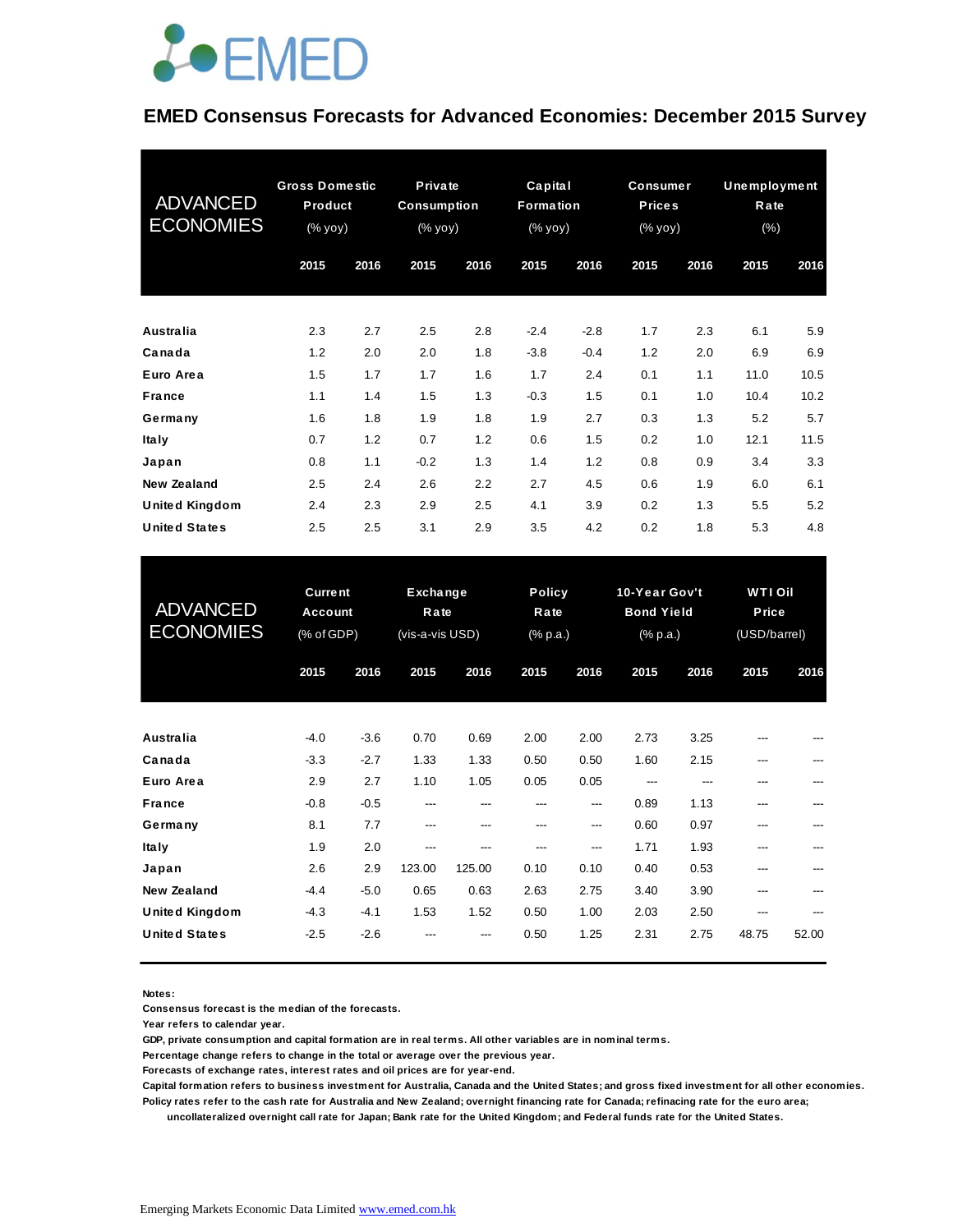

#### **EMED Consensus Forecasts for Emerging Markets: December 2015 Survey**

|                       | <b>Gross Domestic</b> |        | Private     |        | <b>Fixed</b>                                                       |         | Consumer                                                           |      | Unemployment |      |
|-----------------------|-----------------------|--------|-------------|--------|--------------------------------------------------------------------|---------|--------------------------------------------------------------------|------|--------------|------|
| <b>EMERGING</b>       | Product               |        | Consumption |        | Investment                                                         |         | <b>Prices</b>                                                      |      | Rate         |      |
| <b>MARKETS</b>        | $(%$ (% yoy)          |        | $(%$ yoy)   |        | $(% \mathsf{Y}^{\prime }\mathsf{Y}^{\prime }\mathsf{Y}^{\prime })$ |         | $(% \mathsf{Y}^{\prime }\mathsf{Y}^{\prime }\mathsf{Y}^{\prime })$ |      | $(\% )$      |      |
|                       | 2015                  | 2016   | 2015        | 2016   | 2015                                                               | 2016    | 2015                                                               | 2016 | 2015         | 2016 |
|                       |                       |        |             |        |                                                                    |         |                                                                    |      |              |      |
|                       |                       |        |             |        |                                                                    |         |                                                                    |      |              |      |
| Argentina             | 1.1                   | 0.3    | 0.9         | 0.4    | 2.7                                                                | 1.8     | 26.3                                                               | 29.9 | 7.3          | 7.6  |
| <b>Brazil</b>         | $-2.7$                | $-1.0$ | $-3.5$      | $-3.4$ | $-13.4$                                                            | $-10.3$ | 8.8                                                                | 6.7  | 6.7          | 9.3  |
| Chile                 | 2.2                   | 2.5    | 2.3         | 2.9    | $-0.3$                                                             | 2.1     | 4.4                                                                | 3.7  | 6.5          | 6.8  |
| China                 | 6.9                   | 6.5    | 7.8         | 7.5    | 6.8                                                                | 5.7     | 1.5                                                                | 2.0  | 4.1          | 4.2  |
| Colombia              | 2.9                   | 2.8    | 3.4         | 3.0    | 2.8                                                                | 3.0     | 4.5                                                                | 3.8  | 9.0          | 9.0  |
| <b>Czech Republic</b> | 3.8                   | 2.7    | 3.1         | 2.7    | 6.6                                                                | 4.2     | 0.5                                                                | 1.5  | 5.4          | 4.8  |
| <b>Hong Kong</b>      | 2.5                   | 2.5    | 4.6         | 2.7    | 3.3                                                                | 2.0     | 3.0                                                                | 2.6  | 3.3          | 3.4  |
| Hungary               | 2.7                   | 2.4    | 2.7         | 2.6    | 1.5                                                                | $-1.5$  | 0.0                                                                | 1.9  | 7.0          | 6.7  |
| India                 | 7.3                   | 7.5    | 6.3         | 7.4    | 6.0                                                                | 7.5     | 5.1                                                                | 5.4  | ---          | ---  |
| Indonesia             | 4.8                   | 5.1    | 5.0         | 5.1    | 4.4                                                                | 5.6     | 6.4                                                                | 5.0  | 5.9          | 5.8  |
| Malaysia              | 5.0                   | 4.5    | 5.8         | 5.0    | 4.1                                                                | 3.4     | 2.2                                                                | 3.1  | 3.1          | 3.1  |
| <b>Mexico</b>         | 2.5                   | 2.9    | 3.0         | 3.0    | 4.5                                                                | 4.9     | 2.8                                                                | 3.4  | 4.3          | 4.3  |
| <b>Philippines</b>    | 5.7                   | 6.0    | 6.0         | 5.5    | 8.5                                                                | 7.0     | 1.5                                                                | 2.9  | 7.0          | 6.7  |
| Poland                | 3.5                   | 3.5    | 3.2         | 3.4    | 7.2                                                                | 6.0     | $-0.8$                                                             | 1.2  | 9.4          | 8.2  |
| Russia                | $-3.7$                | $-0.1$ | $-7.2$      | $-0.1$ | $-7.1$                                                             | $-0.8$  | 15.2                                                               | 8.0  | 5.8          | 5.9  |
| Singapore             | 2.1                   | 2.5    | 3.4         | 2.4    | 2.1                                                                | 2.3     | $-0.3$                                                             | 1.2  | 2.0          | 2.2  |
| South Korea           | 2.6                   | 3.0    | 2.0         | 2.6    | 4.5                                                                | 4.1     | 0.8                                                                | 1.7  | 3.5          | 3.5  |
| Taiwan                | 1.3                   | 2.5    | 2.2         | 2.4    | 1.7                                                                | 2.6     | $-0.2$                                                             | 1.2  | 3.8          | 3.9  |
| <b>Thailand</b>       | 2.8                   | 3.3    | 2.1         | 2.5    | 4.4                                                                | 4.8     | $-0.8$                                                             | 1.5  | 1.0          | 1.0  |
| Turkey                | 3.1                   | 3.0    | 4.0         | 2.6    | 3.5                                                                | 2.3     | 7.5                                                                | 7.3  | 10.1         | 10.1 |

| <b>EMERGING</b><br><b>MARKETS</b> |      | <b>Money</b><br><b>Supply M2</b><br>$(%$ (% yoy) |        | <b>Merchandise</b><br><b>Exports</b><br>$(%$ $\gamma$ <sup><math>\alpha</math></sup> yoy $)$ | <b>Merchandise</b><br><b>Imports</b><br>$(%$ $\gamma$ yoy) |        | Current<br><b>Account</b><br>(% of GDP) |        |       | Exchange<br>Rate<br>(vis-a-vis USD) |  |
|-----------------------------------|------|--------------------------------------------------|--------|----------------------------------------------------------------------------------------------|------------------------------------------------------------|--------|-----------------------------------------|--------|-------|-------------------------------------|--|
|                                   | 2015 | 2016                                             | 2015   | 2016                                                                                         | 2015                                                       | 2016   | 2015                                    | 2016   | 2015  | 2016                                |  |
|                                   |      |                                                  |        |                                                                                              |                                                            |        |                                         |        |       |                                     |  |
| Argentina                         | 29.5 | 20.3                                             | $-8.7$ | 3.5                                                                                          | $-4.0$                                                     | 0.2    | $-1.5$                                  | $-1.6$ | 10.55 | 14.50                               |  |
| <b>Brazil</b>                     | 8.9  | 7.1                                              | 4.5    | 4.0                                                                                          | $-10.7$                                                    | $-8.6$ | $-3.7$                                  | $-3.4$ | 3.95  | 4.15                                |  |
| Chile                             | 14.2 | 16.5                                             | $-1.1$ | 2.8                                                                                          | $-3.3$                                                     | 3.2    | $-0.4$                                  | $-1.2$ | 700   | 655                                 |  |
| China                             | 12.5 | 11.0                                             | $-0.6$ | 4.1                                                                                          | $-9.9$                                                     | 3.1    | 2.6                                     | 2.7    | 6.40  | 6.55                                |  |
| Colombia                          | 13.9 | 13.3                                             | $-3.4$ | 1.6                                                                                          | $-6.0$                                                     | 2.5    | $-6.0$                                  | $-5.3$ | 3125  | 3100                                |  |
| <b>Czech Republic</b>             | ---  | $\hspace{0.05cm}---$                             | 6.8    | 6.2                                                                                          | 7.6                                                        | 7.3    | 1.2                                     | 0.6    | 25.0  | 25.6                                |  |
| <b>Hong Kong</b>                  | 7.0  | 6.8                                              | $-0.9$ | 1.2                                                                                          | $-1.0$                                                     | 1.5    | 2.3                                     | 1.5    | 7.76  | 7.76                                |  |
| Hungary                           | 5.6  | 6.5                                              | 6.9    | 5.4                                                                                          | 6.3                                                        | 4.6    | 4.3                                     | 4.3    | 280   | 297                                 |  |
| India                             | 11.7 | 12.5                                             | $-0.8$ | 0.8                                                                                          | $-2.1$                                                     | 2.0    | $-1.4$                                  | $-1.6$ | 66.2  | 67.0                                |  |
| Indonesia                         | 11.7 | 10.5                                             | $-1.0$ | 1.7                                                                                          | $-5.4$                                                     | 2.1    | $-2.2$                                  | $-2.3$ | 14100 | 14550                               |  |
| Malaysia                          | 8.3  | 7.6                                              | 1.2    | 2.3                                                                                          | 0.8                                                        | 1.6    | 2.9                                     | 3.1    | 4.31  | 4.30                                |  |
| Mexico                            | 10.1 | 11.4                                             | 4.6    | 4.2                                                                                          | 3.0                                                        | 4.2    | $-2.4$                                  | $-2.4$ | 16.9  | 16.6                                |  |
| <b>Philippines</b>                | 9.0  | 9.7                                              | 4.6    | 7.6                                                                                          | 6.8                                                        | 5.5    | 3.5                                     | 3.8    | 47.2  | 47.8                                |  |
| Poland                            | 8.5  | 9.3                                              | 5.6    | 5.0                                                                                          | 5.3                                                        | 5.6    | $-0.5$                                  | $-1.0$ | 3.85  | 4.00                                |  |
| Russia                            | 7.3  | 7.0                                              | 0.1    | 1.0                                                                                          | $-21.1$                                                    | 3.3    | 4.9                                     | 4.9    | 66.0  | 69.4                                |  |
| Singapore                         | 5.9  | 3.0                                              | 2.5    | 2.2                                                                                          | 0.8                                                        | 2.6    | 20.0                                    | 19.4   | 1.41  | 1.45                                |  |
| South Korea                       | 8.0  | 7.7                                              | 0.1    | 1.8                                                                                          | 2.5                                                        | 2.4    | 7.6                                     | 6.7    | 1170  | 1206                                |  |
| Taiwan                            | 5.9  | 6.0                                              | $-0.4$ | 0.9                                                                                          | 0.3                                                        | 1.5    | 13.8                                    | 13.1   | 33.0  | 33.6                                |  |
| <b>Thailand</b>                   | 6.0  | 7.2                                              | 3.5    | 2.0                                                                                          | 3.5                                                        | 3.3    | 4.0                                     | 3.7    | 36.3  | 37.0                                |  |
| Turkey                            | 18.4 | 11.1                                             | $-1.2$ | 0.7                                                                                          | 1.0                                                        | 2.9    | $-5.2$                                  | $-5.1$ | 2.95  | 3.09                                |  |

**Notes:** 

**Consensus forecast is the median of the forecasts.**

**Year refers to calendar year except for India for which fiscal year (April to March) is used.**

**GDP, private consumption and fixed investment are in real terms. All other variables are in nominal terms.**

**Percentage change refers to change in the total or average over the previous year, except for money supply growth which is based on year-end figures.**

**Forecasts of exchange rates and interest rates are for year-end.**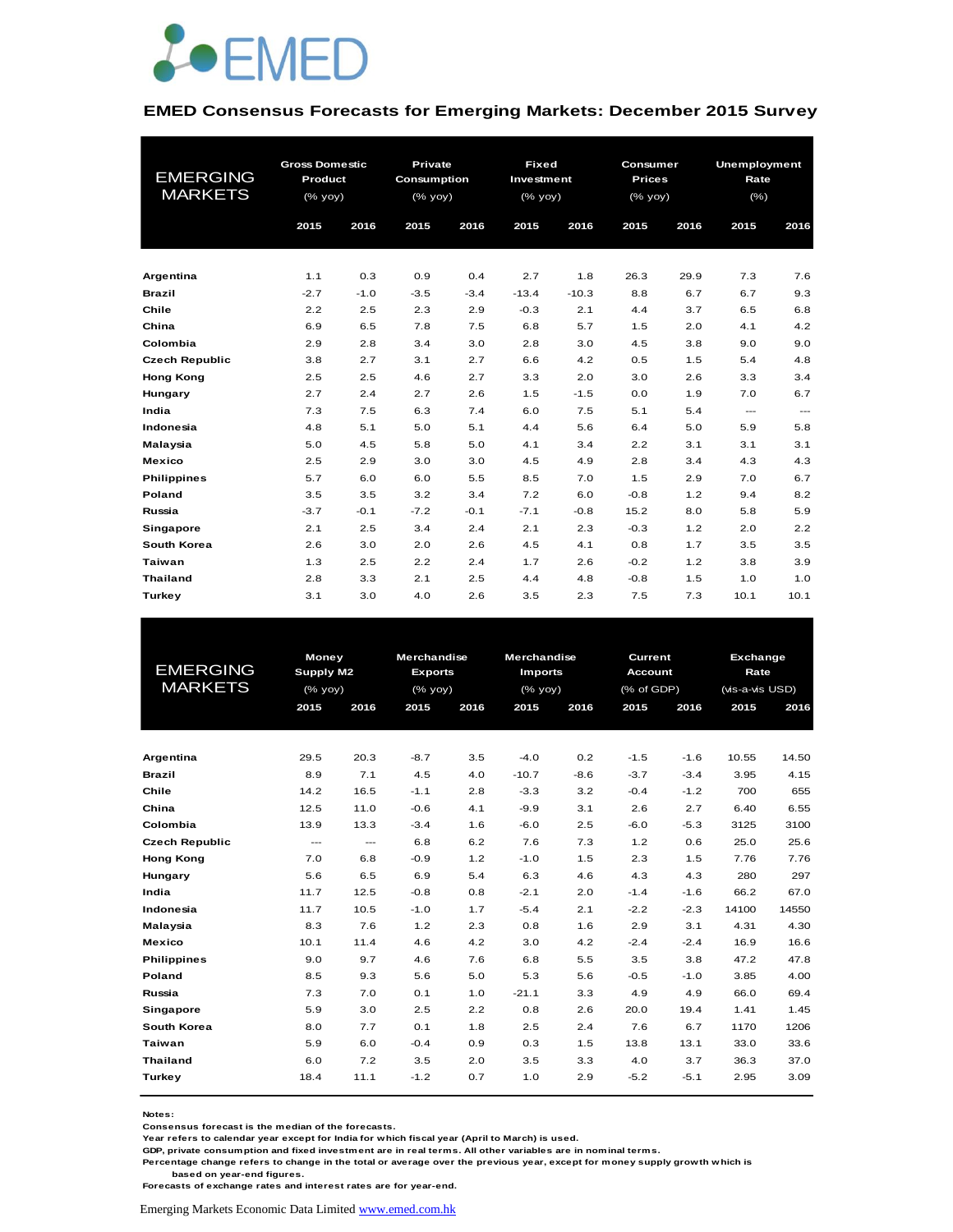#### **EMED Consensus Forecasts for the United States: December 2015 Survey**

| UNITED STATES                                       | <b>Gross Domestic</b><br><b>Product</b><br>(% yoy)<br>2016<br>2015 |            | <b>Consumer</b><br><b>Prices</b><br>(% yoy)<br>2015 | 2016       | UNITED STATES                                     | <b>Gross Domestic</b><br>Product<br>$(% \mathsf{Y}^{\prime }\mathsf{Y}^{\prime })$ (% $\mathsf{Y}^{\prime }\mathsf{Y}^{\prime }\mathsf{Y}^{\prime })$<br>2015 | 2016       | <b>Consumer</b><br><b>Prices</b><br>(% yoy)<br>2015 | 2016       |
|-----------------------------------------------------|--------------------------------------------------------------------|------------|-----------------------------------------------------|------------|---------------------------------------------------|---------------------------------------------------------------------------------------------------------------------------------------------------------------|------------|-----------------------------------------------------|------------|
|                                                     |                                                                    |            |                                                     |            |                                                   |                                                                                                                                                               |            |                                                     |            |
|                                                     |                                                                    |            |                                                     |            |                                                   |                                                                                                                                                               |            |                                                     |            |
| <b>ABN AMRO</b>                                     | 2.5                                                                | 2.5        | 0.1                                                 | 1.8        | <b>ING</b>                                        | 2.6                                                                                                                                                           | 2.6        | 0.5                                                 | 2.2        |
| <b>Action Economics</b>                             | 2.5                                                                | 2.5        | 4.3                                                 | 1.8        | Intesa Sanpaolo                                   | 2.5                                                                                                                                                           | 2.6        | 0.1                                                 | 1.7        |
| Allianz                                             | 2.5                                                                | 2.5        | 0.2                                                 | 1.9        | <b>Kiel Economics</b>                             | 2.5                                                                                                                                                           | 2.8        | 0.2                                                 | 2.1<br>1.5 |
| Asiya Investments                                   | 2.6                                                                | 2.4        | 0.1                                                 | 1.4        | <b>Mesirow Financial</b>                          | 2.5                                                                                                                                                           | 2.5        | 0.1                                                 |            |
| <b>Bank Julius Baer</b>                             | 2.5<br>2.5                                                         | 2.3<br>2.5 | 0.1                                                 | 1.3<br>1.2 | <b>Moody's Analytics</b>                          | 2.5<br>2.1                                                                                                                                                    | 2.8<br>2.3 | 0.2                                                 | 1.9<br>1.5 |
| <b>Barclays Capital</b>                             | 2.5                                                                |            | 0.1<br>0.2                                          | 1.8        | <b>Mortgage Bankers Association</b><br><b>NAR</b> |                                                                                                                                                               | 2.8        | 0.1<br>0.2                                          | 3.2        |
| <b>BayernLB</b><br><b>Berenberg Capital Markets</b> | 2.5                                                                | 2.6<br>2.6 | 0.1                                                 | 1.9        | <b>National Bank of Canada</b>                    | 2.0<br>2.5                                                                                                                                                    | 2.3        | 0.2                                                 | 1.9        |
|                                                     | 2.5                                                                | 2.6        | 0.1                                                 | 1.8        | <b>Natixis</b>                                    | 3.0                                                                                                                                                           | 2.5        | 0.7                                                 | 2.4        |
| <b>BMO Capital Markets</b><br><b>BNP Paribas</b>    | 2.5                                                                | 2.0        | 0.1                                                 | 1.8        | <b>NIESR</b>                                      | 2.6                                                                                                                                                           | 2.8        | 0.4                                                 | 1.3        |
| <b>Capital Economics</b>                            | 2.5                                                                | 2.5        | 0.2                                                 | 2.1        | <b>Northern Trust</b>                             | 2.4                                                                                                                                                           | 2.6        | 0.2                                                 | 1.6        |
| <b>CIBC World Markets</b>                           | 2.4                                                                | 2.3        | 1.8                                                 | 2.1        | <b>OCBC Bank</b>                                  | $2.2\,$                                                                                                                                                       | 2.8        | 0.3                                                 | 2.2        |
| Citigroup                                           | 2.5                                                                | 2.5        | 0.3                                                 | 1.6        | <b>PNC</b>                                        | 2.5                                                                                                                                                           | 2.5        | 0.2                                                 | 1.9        |
| <b>Comerica Bank</b>                                | 2.5                                                                | 2.4        | 0.2                                                 | 2.1        | Prometeia                                         | 2.5                                                                                                                                                           | 2.3        | 0.3                                                 | 1.4        |
| Commerzbank                                         | 2.5                                                                | 2.5        | 0.2                                                 | 2.0        | <b>Raymond James</b>                              | 2.5                                                                                                                                                           | 2.5        | 0.2                                                 | 1.7        |
| <b>Credit Agricole</b>                              | 2.6                                                                | 2.7        | 0.2                                                 | 1.5        | Royal Bank of Canada                              | 2.5                                                                                                                                                           | 2.8        | 0.2                                                 | 2.0        |
| <b>Credit Suisse</b>                                | 2.5                                                                | 2.7        | 0.1                                                 | 1.3        | <b>Schroders</b>                                  | 2.4                                                                                                                                                           | 2.4        | 0.3                                                 | 1.6        |
| Daiwa Institute of Research                         | 2.5                                                                | 2.6        | 0.6                                                 | 1.8        | <b>Scotia Capital</b>                             | 2.5                                                                                                                                                           | 2.5        | 0.6                                                 | 2.2        |
| Danske Bank                                         | 2.4                                                                | 2.5        | 0.1                                                 | 1.9        | <b>Societe Generale</b>                           | 2.5                                                                                                                                                           | 2.8        | 0.1                                                 | 1.8        |
| <b>DBS Bank</b>                                     | 2.4                                                                | 2.5        | 0.3                                                 | 1.4        | <b>Standard &amp; Poor's</b>                      | 2.5                                                                                                                                                           | 2.7        | 0.1                                                 | 1.7        |
| Deka Bank                                           | 2.5                                                                | 2.6        | 0.1                                                 | 2.1        | <b>Standard Chartered</b>                         | 2.4                                                                                                                                                           | 1.6        | 1.3                                                 | 1.4        |
| Desjardins                                          | 2.5                                                                | 2.5        | 0.1                                                 | 1.8        | <b>TD Economics</b>                               | 2.5                                                                                                                                                           | 2.6        | 0.1                                                 | 2.2        |
| <b>DIW</b>                                          | 2.5                                                                | 2.8        | 0.3                                                 | 1.6        | <b>UOB</b>                                        | 2.5                                                                                                                                                           | 2.5        | 0.5                                                 | 2.5        |
| DnB NOR                                             | 2.7                                                                | 2.7        | 0.4                                                 | 1.9        |                                                   |                                                                                                                                                               |            |                                                     |            |
| DZ Bank                                             | 2.4                                                                | 2.3        | 0.2                                                 | 2.0        | <b>CONSENSUS</b>                                  |                                                                                                                                                               |            |                                                     |            |
| <b>Fannie Mae</b>                                   | 2.5                                                                | 2.4        | 0.1                                                 | 1.7        | Median                                            | 2.5                                                                                                                                                           | 2.5        | 0.2                                                 | 1.8        |
| <b>First Trust Advisors</b>                         | 2.4                                                                | 2.2        | 0.2                                                 | 2.2        | Mean                                              | 2.5                                                                                                                                                           | 2.5        | 0.4                                                 | 1.8        |
| <b>Freddie Mac</b>                                  | 2.2                                                                | 2.5        | 0.7                                                 | 2.2        | High                                              | 3.3                                                                                                                                                           | 2.8        | 4.3                                                 | 3.2        |
| Handelsbanken                                       | 3.3                                                                | 2.6        | 2.0                                                 | 2.2        | Low                                               | 2.0                                                                                                                                                           | 1.6        | 0.1                                                 | 1.1        |
| <b>IFO Munich Institute</b>                         | 2.5                                                                | 2.5        | 0.2                                                 | 1.1        | <b>Standard Deviation</b>                         | 0.2                                                                                                                                                           | 0.2        | 0.7                                                 | 0.4        |
| Continues in the next column                        |                                                                    |            |                                                     |            |                                                   |                                                                                                                                                               |            |                                                     |            |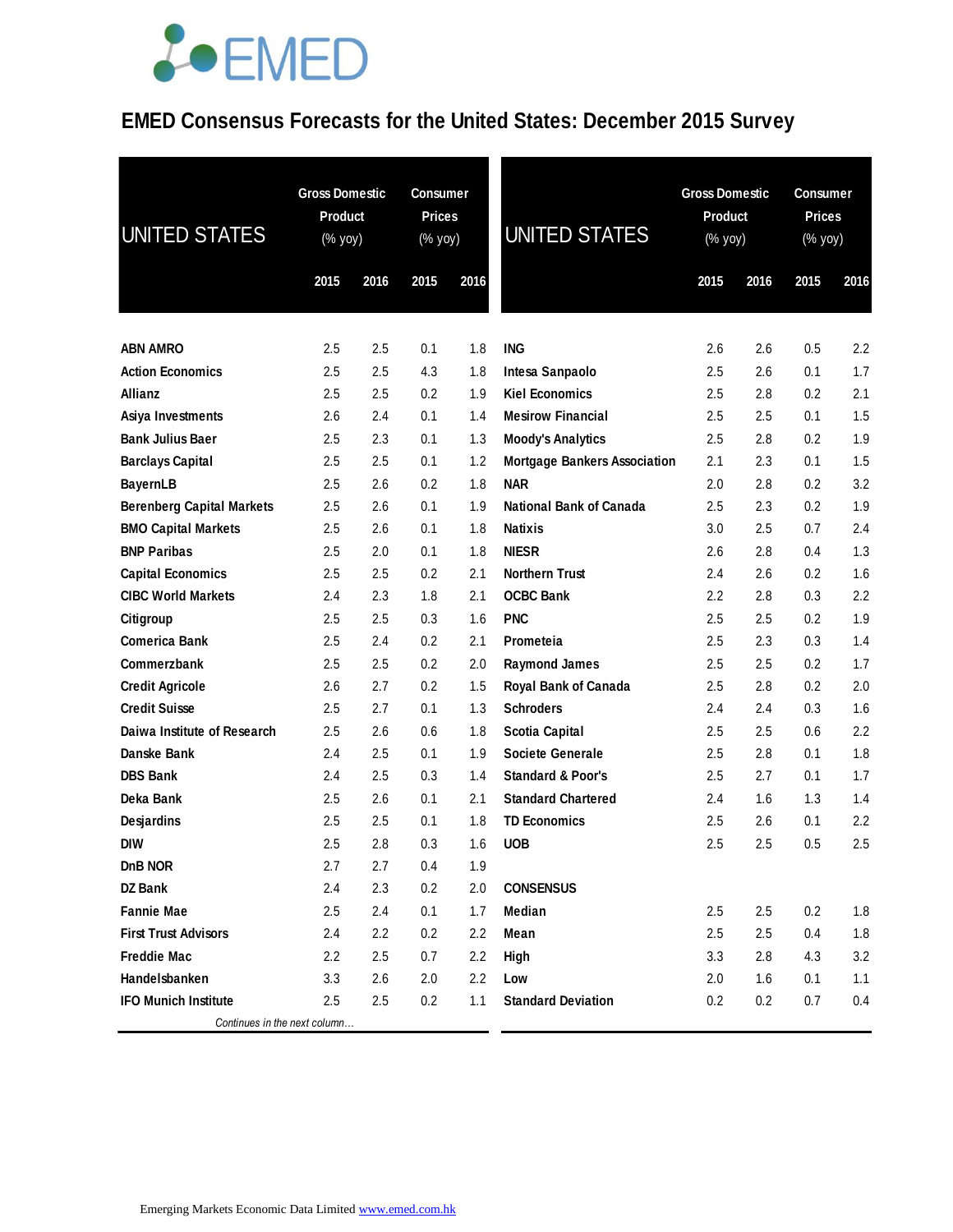### **EMED Consensus Forecasts for the Euro Area: December 2015 Survey**

| <b>EURO AREA</b>                 | <b>Gross Domestic</b><br>Product<br>$(\sqrt{9}$ yoy) |      | <b>Consumer</b><br><b>Prices</b><br>(% yoy) |      | <b>EURO AREA</b>          | <b>Gross Domestic</b><br>Product<br>(% yoy) |      | <b>Consumer</b><br><b>Prices</b><br>(% yoy) |      |
|----------------------------------|------------------------------------------------------|------|---------------------------------------------|------|---------------------------|---------------------------------------------|------|---------------------------------------------|------|
|                                  | 2015                                                 | 2016 | 2015                                        | 2016 |                           | 2015                                        | 2016 | 2015                                        | 2016 |
| <b>ABN AMRO</b>                  | 1.5                                                  | 1.9  | 0.0                                         | 1.2  | <b>ING</b>                | 1.3                                         | 1.6  | 0.2                                         | 1.7  |
| <b>Allianz</b>                   | 1.5                                                  | 1.7  | 0.1                                         | 1.2  | Intesa Sanpaolo           | 1.5                                         | 1.7  | 0.0                                         | 0.7  |
| Asiya Investments                | 1.1                                                  | 1.2  | 0.4                                         | 1.1  | <b>Kiel Economics</b>     | 1.5                                         | 1.7  | 0.1                                         | 1.0  |
| <b>Bank Julius Baer</b>          | 1.5                                                  | 1.7  | 0.1                                         | 1.0  | <b>Mizuho Securities</b>  | 1.5                                         | 1.4  | 0.9                                         | ---  |
| <b>Barclays Capital</b>          | 1.5                                                  | 1.6  | 0.0                                         | 0.7  | Monte Dei Paschi Di Siena | 1.5                                         | 1.6  | 0.0                                         | 1.2  |
| <b>BayernLB</b>                  | 1.4                                                  | 1.5  | 0.1                                         | 1.0  | <b>Moody's Analytics</b>  | 1.3                                         | 1.9  | 0.2                                         | 1.4  |
| <b>Berenberg Capital Markets</b> | 1.5                                                  | 1.6  | 0.1                                         | 1.1  | <b>Natixis</b>            | 1.5                                         | 1.6  | 0.2                                         | 1.5  |
| <b>BMO Capital Markets</b>       | 1.5                                                  | 1.5  | 0.0                                         | 0.8  | <b>NIESR</b>              | 1.5                                         | 1.7  | 0.0                                         | 0.5  |
| <b>BNP Paribas</b>               | 1.5                                                  | 1.5  | 0.0                                         | 0.7  | <b>OCBC Bank</b>          | 1.5                                         | 1.7  | $0.2\,$                                     | 1.2  |
| <b>Capital Economics</b>         | 1.5                                                  | 1.0  | 0.0                                         | 1.0  | Prometeia                 | 1.4                                         | 1.2  | 0.1                                         | 1.1  |
| Citigroup                        | 1.5                                                  | 1.8  | 0.1                                         | 1.1  | Royal Bank of Canada      | 1.5                                         | 1.7  | 0.1                                         | 1.0  |
| Commerzbank                      | 1.5                                                  | 1.3  | 0.1                                         | 1.2  | <b>Schroders</b>          | 1.5                                         | 1.5  | 0.1                                         | 1.3  |
| <b>Credit Agricole</b>           | 1.5                                                  | 1.7  | 0.1                                         | 1.1  | <b>Scotia Capital</b>     | 1.5                                         | 1.7  | 0.2                                         | 1.3  |
| <b>Credit Suisse</b>             | 1.5                                                  | 1.9  | 0.1                                         | 0.9  | Societe Generale          | 1.5                                         | 1.6  | 0.1                                         | 1.1  |
| Danske Bank                      | 1.4                                                  | 1.7  | 0.1                                         | 1.1  | <b>Standard Chartered</b> | 1.5                                         | 1.9  | 0.2                                         | 1.6  |
| <b>DBS Bank</b>                  | 1.4                                                  | 1.4  | 0.1                                         | 1.0  | <b>TD Economics</b>       | 1.6                                         | 1.8  | 0.2                                         | 1.5  |
| Deka Bank                        | 1.5                                                  | 1.5  | 0.1                                         | 1.2  | <b>UOB</b>                | 1.5                                         | 1.7  | $0.2\,$                                     | 1.2  |
| <b>DIW</b>                       | 1.5                                                  | 1.7  | 0.1                                         | 1.0  |                           |                                             |      |                                             |      |
| DnB NOR                          | 1.5                                                  | 1.2  | 0.1                                         | 0.8  | <b>CONSENSUS</b>          |                                             |      |                                             |      |
| DZ Bank                          | 1.5                                                  | 1.5  | 0.0                                         | 0.7  | Median                    | 1.5                                         | 1.7  | 0.1                                         | 1.1  |
| <b>ETLA</b>                      | 1.5                                                  | 1.8  | 0.2                                         | 1.3  | Mean                      | 1.5                                         | 1.6  | 0.1                                         | 1.1  |
| <b>EUROFER</b>                   | 1.9                                                  | 2.0  | 0.2                                         | 1.0  | High                      | 1.9                                         | 2.0  | 0.9                                         | 1.7  |
| Handelsbanken                    | 1.4                                                  | 1.5  | 0.8                                         | 1.5  | Low                       | 1.1                                         | 1.0  | 0.0                                         | 0.5  |
| <b>IFO Munich Institute</b>      | 1.5                                                  | 1.7  | 0.0                                         | 0.9  | <b>Standard Deviation</b> | 0.1                                         | 0.2  | $0.2\,$                                     | 0.3  |
| Continues in the next column     |                                                      |      |                                             |      |                           |                                             |      |                                             |      |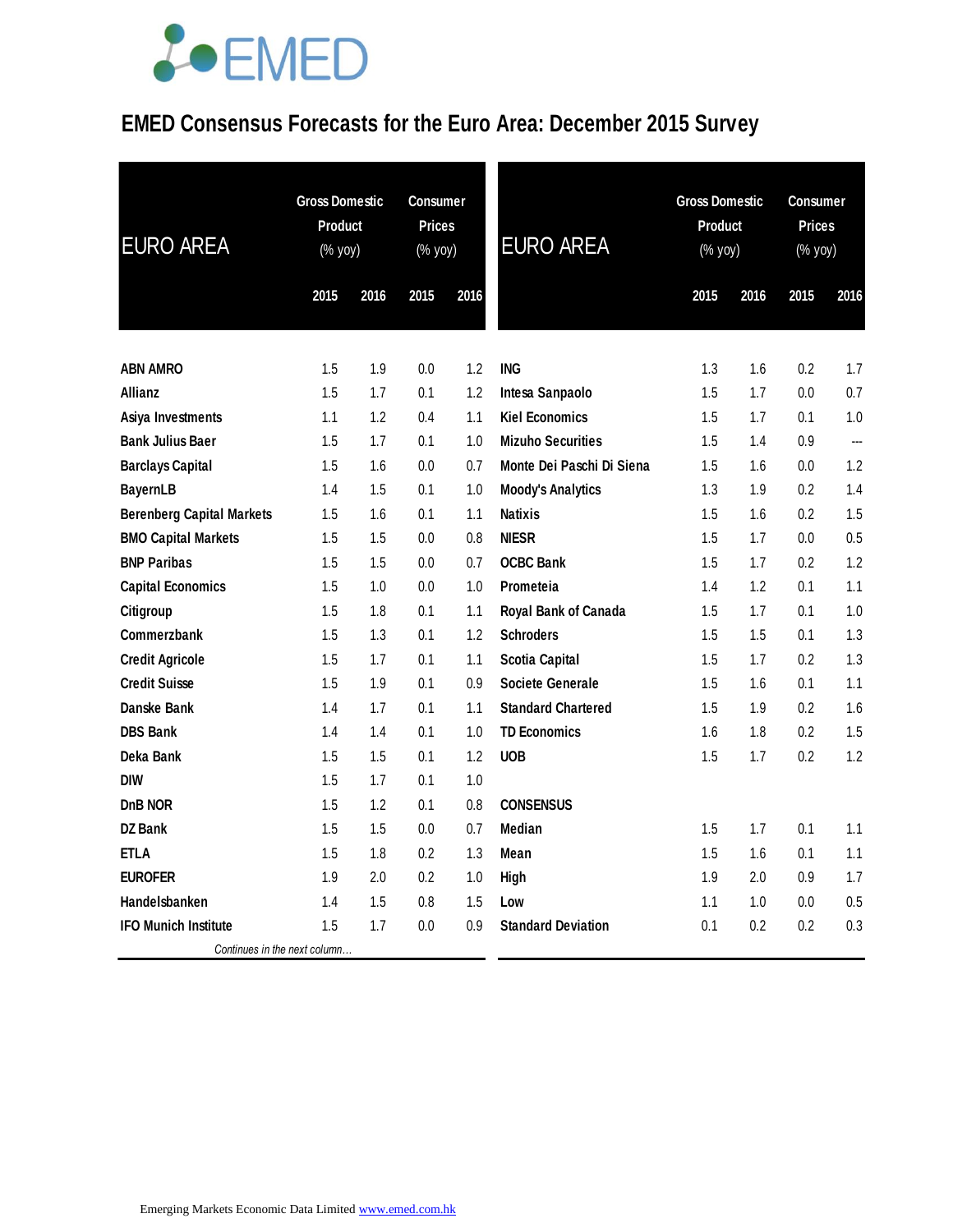### **EMED Consensus Forecasts for Japan: December 2015 Survey**

| <b>JAPAN</b>                     | <b>Gross Domestic</b><br><b>Product</b><br>$(% \mathsf{Y}^{\prime }\mathsf{Y}^{\prime }\mathsf{Y}^{\prime })$ |      | <b>Consumer</b><br><b>Prices</b><br>(% yoy) |      | <b>JAPAN</b>              | <b>Gross Domestic</b><br>Product<br>(% yoy) |      | <b>Consumer</b><br><b>Prices</b><br>(% yoy) |      |
|----------------------------------|---------------------------------------------------------------------------------------------------------------|------|---------------------------------------------|------|---------------------------|---------------------------------------------|------|---------------------------------------------|------|
|                                  | 2015                                                                                                          | 2016 | 2015                                        | 2016 |                           | 2015                                        | 2016 | 2015                                        | 2016 |
|                                  |                                                                                                               |      |                                             |      |                           |                                             |      |                                             |      |
| <b>ABN AMRO</b>                  | 0.7                                                                                                           | 1.0  | 0.6                                         | 1.0  | <b>ING</b>                | 0.8                                         | 1.3  | 0.7                                         | 0.8  |
| Allianz                          | 0.6                                                                                                           | 1.4  | 1.0                                         | 1.0  | <b>JCER</b>               | 1.1                                         | 1.6  | 0.2                                         | 0.9  |
| Asiya Investments                | 0.8                                                                                                           | 0.8  | 0.8                                         | 0.5  | <b>Kiel Economics</b>     | 0.7                                         | 1.0  | 0.7                                         | 0.3  |
| <b>Bank Julius Baer</b>          | 0.5                                                                                                           | 0.8  | 0.7                                         | 0.0  | <b>Mizuho Securities</b>  | 1.0                                         | 1.5  | 1.5                                         | 2.1  |
| Bank of Tokyo-Mitsubishi UFJ     | 1.3                                                                                                           | 1.7  | 0.2                                         | 1.2  | <b>Moody's Analytics</b>  | 0.7                                         | 1.0  | $-1.9$                                      | 1.1  |
| <b>Barclays Capital</b>          | 0.6                                                                                                           | 1.2  | 0.5                                         | 0.7  | <b>Natixis</b>            | 1.3                                         | 1.4  | 1.0                                         | 1.3  |
| <b>BayernLB</b>                  | 0.6                                                                                                           | 0.8  | 0.8                                         | 0.6  | <b>NIESR</b>              | 0.7                                         | 1.4  | 0.4                                         | 0.9  |
| <b>Berenberg Capital Markets</b> | 0.6                                                                                                           | 0.7  | 0.6                                         | 0.7  | <b>OCBC Bank</b>          | 1.0                                         | 1.4  | 0.8                                         | 1.2  |
| <b>BMO Capital Markets</b>       | 0.6                                                                                                           | 0.9  | 0.8                                         | 0.4  | Prometeia                 | 0.6                                         | 1.1  | 0.3                                         | 0.6  |
| <b>BNP Paribas</b>               | 0.6                                                                                                           | 0.7  | 0.8                                         | 0.7  | <b>Schroders</b>          | 0.6                                         | 1.1  | 0.9                                         | 1.0  |
| <b>Capital Economics</b>         | 0.7                                                                                                           | 1.5  | 0.8                                         | 1.0  | <b>Scotia Capital</b>     | 0.7                                         | 1.1  | 0.3                                         | 1.0  |
| Citigroup                        | 0.6                                                                                                           | 0.7  | 0.9                                         | 0.6  | Societe Generale          | 0.6                                         | 1.7  | 0.8                                         | 0.5  |
| Commerzbank                      | 0.6                                                                                                           | 1.0  | 0.8                                         | 0.8  | <b>Standard Chartered</b> | 0.6                                         | 1.0  | 0.7                                         | 0.9  |
| <b>Credit Agricole</b>           | 0.8                                                                                                           | 1.6  | 0.3                                         | 1.0  | <b>TD Economics</b>       | 0.7                                         | 1.1  | 0.6                                         | 0.5  |
| <b>Credit Suisse</b>             | 0.5                                                                                                           | 1.0  | 0.5                                         | 0.3  | <b>UOB</b>                | 1.0                                         | 1.5  | 1.0                                         | 1.8  |
| Daiwa Institute of Research      | 1.0                                                                                                           | 1.5  | 0.2                                         | 1.0  |                           |                                             |      |                                             |      |
| Danske Bank                      | 1.0                                                                                                           | 1.4  | 1.0                                         | 1.6  |                           |                                             |      |                                             |      |
| <b>DBS Bank</b>                  | 0.6                                                                                                           | 0.9  | 0.9                                         | 0.6  | <b>CONSENSUS</b>          |                                             |      |                                             |      |
| Deka Bank                        | 0.5                                                                                                           | 1.0  | 0.9                                         | 1.2  | <b>Median</b>             | 0.7                                         | 1.1  | 0.8                                         | 0.9  |
| <b>DIW</b>                       | 1.0                                                                                                           | 1.5  | 0.8                                         | 0.4  | Mean                      | 0.7                                         | 1.2  | 0.7                                         | 0.9  |
| DnB NOR                          | 0.8                                                                                                           | 1.5  | 1.6                                         | 1.5  | High                      | 1.3                                         | 1.7  | 1.6                                         | 2.1  |
| DZ Bank                          | 0.6                                                                                                           | 1.0  | 0.8                                         | 1.0  | Low                       | 0.5                                         | 0.6  | $-1.9$                                      | 0.0  |
| <b>IFO Munich Institute</b>      | 0.6                                                                                                           | 0.6  | 0.9                                         | 1.2  | <b>Standard Deviation</b> | 0.2                                         | 0.3  | 0.5                                         | 0.4  |
| Continues in the next column     |                                                                                                               |      |                                             |      |                           |                                             |      |                                             |      |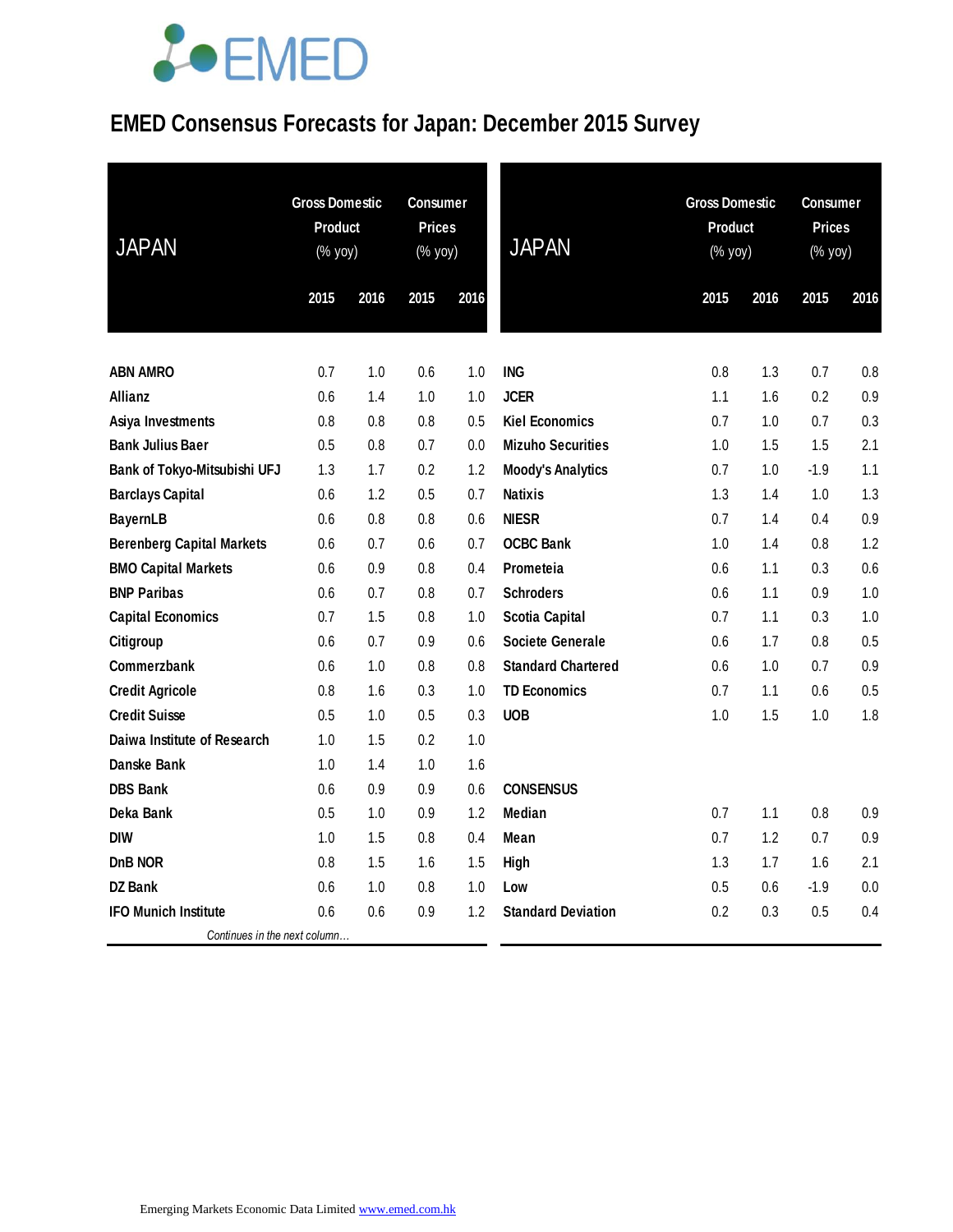### **EMED Consensus Forecasts for China: December 2015 Survey**

| <b>CHINA</b>                     | <b>Gross Domestic</b><br><b>Product</b><br>(% yoy) |      | <b>Consumer</b><br><b>Prices</b><br>(% yoy) |        | <b>CHINA</b>                  |      | <b>Gross Domestic</b><br>Product<br>$(% \mathsf{Y}^{\prime }\mathsf{Y}^{\prime }\mathsf{Y}^{\prime })$ |        | <b>Consumer</b><br><b>Prices</b><br>(% yoy) |  |
|----------------------------------|----------------------------------------------------|------|---------------------------------------------|--------|-------------------------------|------|--------------------------------------------------------------------------------------------------------|--------|---------------------------------------------|--|
|                                  | 2015                                               | 2016 | 2015                                        | 2016   |                               | 2015 | 2016                                                                                                   | 2015   | 2016                                        |  |
| <b>ABN AMRO</b>                  | 7.0                                                | 6.5  | 1.5                                         | 2.0    | <b>IFO Munich Institute</b>   | 6.9  | 6.6                                                                                                    | 1.4    | 2.2                                         |  |
| Allianz                          | 6.8                                                | 6.5  | 1.5                                         | 2.3    | <b>ING</b>                    | 7.0  | 6.5                                                                                                    | 1.5    | 1.5                                         |  |
| Asiya Investments                | 6.8                                                | 6.5  | 1.9                                         | 2.3    | Intesa Sanpaolo               | 6.8  | 6.3                                                                                                    | 1.8    | 2.2                                         |  |
| <b>Bank Julius Baer</b>          | 6.9                                                | 5.7  | 1.4                                         | 1.3    | JP Morgan                     | 6.9  | 6.6                                                                                                    | 1.4    | 2.0                                         |  |
| <b>Bank of East Asia</b>         | 6.9                                                | 6.7  | 1.4                                         | 2.0    | <b>Kiel Economics</b>         | 6.8  | 6.5                                                                                                    | 1.5    | 1.7                                         |  |
| <b>Barclays Capital</b>          | 6.8                                                | 6.0  | 1.4                                         | 1.6    | <b>Moody's Analytics</b>      | 6.7  | 6.5                                                                                                    | 1.5    | 3.1                                         |  |
| <b>BayernLB</b>                  | 6.8                                                | 6.3  | 1.5                                         | 1.8    | <b>Natixis</b>                | 7.0  | 6.9                                                                                                    | 1.7    | 2.4                                         |  |
| <b>Berenberg Capital Markets</b> | 6.9                                                | 6.5  | 1.5                                         | 2.2    | <b>NIESR</b>                  | 6.9  | 6.6                                                                                                    | 1.1    | 1.3                                         |  |
| <b>BMO Capital Markets</b>       | 6.9                                                | 6.5  | 1.5                                         | 1.7    | <b>OCBC Bank</b>              | 7.0  | 6.8                                                                                                    | 1.3    | 2.5                                         |  |
| <b>BNP Paribas</b>               | 6.9                                                | 6.5  | 1.5                                         | 2.2    | <b>Royal Bank of Scotland</b> | 6.9  | 6.4                                                                                                    | 1.4    | 1.5                                         |  |
| <b>Capital Economics</b>         | 7.0                                                | 6.8  | 1.5                                         | 2.5    | <b>Schroders</b>              | 6.9  | 6.3                                                                                                    | 1.6    | 1.9                                         |  |
| Citigroup                        | 6.9                                                | 6.3  | 1.4                                         | 1.7    | <b>Scotia Capital</b>         | 6.9  | 6.4                                                                                                    | 1.8    | 2.1                                         |  |
| Commerzbank                      | 6.8                                                | 6.3  | 1.4                                         | 1.5    | Societe Generale              | 6.9  | 6.0                                                                                                    | 1.5    | 2.0                                         |  |
| <b>Credit Agricole</b>           | 6.8                                                | 6.5  | 1.6                                         | 2.3    | <b>Standard Chartered</b>     | 6.9  | 6.8                                                                                                    | 1.5    | 1.7                                         |  |
| <b>Credit Suisse</b>             | 6.8                                                | 6.5  | 1.4                                         | 1.3    | <b>UOB</b>                    | 6.8  | 6.8                                                                                                    | 1.5    | 2.0                                         |  |
| Daiwa Institute of Research      | 6.9                                                | 6.5  | 1.3                                         | $-0.5$ |                               |      |                                                                                                        |        |                                             |  |
| Danske Bank                      | 6.8                                                | 6.7  | 1.7                                         | 2.3    |                               |      |                                                                                                        |        |                                             |  |
| <b>DBS Bank</b>                  | 6.8                                                | 6.5  | 1.5                                         | 1.5    | <b>CONSENSUS</b>              |      |                                                                                                        |        |                                             |  |
| Deka Bank                        | 6.9                                                | 6.5  | 1.4                                         | 1.6    | Median                        | 6.9  | 6.5                                                                                                    | 1.5    | 2.0                                         |  |
| <b>DIW</b>                       | 6.5                                                | 6.5  | $-1.3$                                      | $-1.1$ | Mean                          | 6.9  | 6.5                                                                                                    | 1.4    | 1.8                                         |  |
| DnB NOR                          | 6.9                                                | 6.2  | 1.9                                         | 2.8    | High                          | 7.0  | 6.9                                                                                                    | 1.9    | 3.1                                         |  |
| <b>DZ Bank</b>                   | 6.8                                                | 6.5  | 1.4                                         | 1.9    | Low                           | 6.5  | 5.7                                                                                                    | $-1.3$ | $-1.1$                                      |  |
| <b>ICBC</b> International        | 7.0                                                | 6.8  | 1.4                                         | 2.0    | <b>Standard Deviation</b>     | 0.1  | 0.2                                                                                                    | 0.5    | 0.8                                         |  |
| Continues in the next column     |                                                    |      |                                             |        |                               |      |                                                                                                        |        |                                             |  |